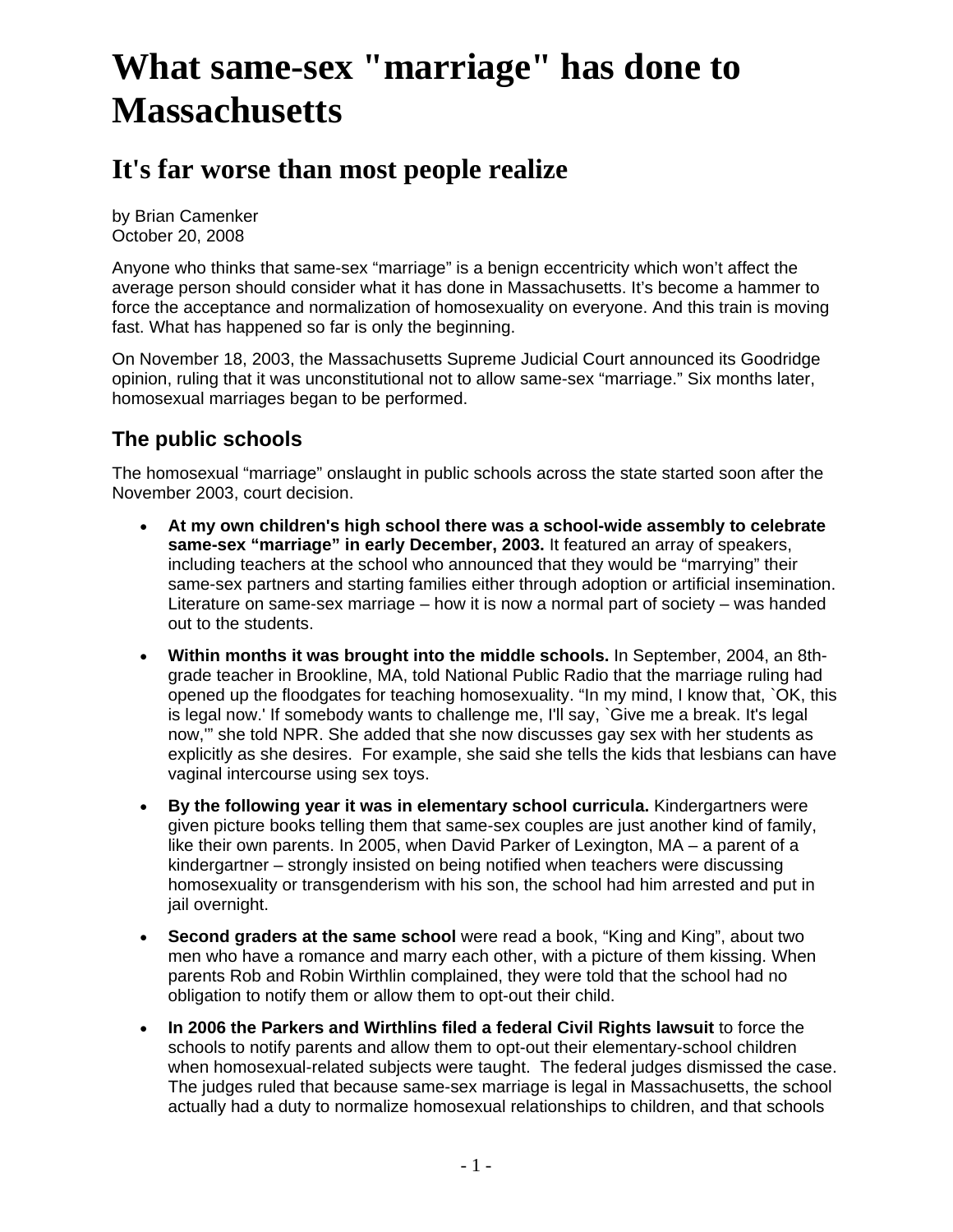have no obligation to notify parents or let them opt-out their children! Acceptance of homosexuality had become a matter of good citizenship!

**Think about that: Because same-sex marriage is "legal", a federal judge has ruled that the schools now have a** *duty* **to portray homosexual relationships as normal to children, despite what parents think or believe!**

- In 2006, in the elementary school where my daughter went to Kindergarten, the **parents of a third-grader were forced to take their child out of school because a man undergoing a sex-change operation and cross-dressing was being brought into class** to teach the children that there are now "different kinds of families." School officials told the mother that her complaints to the principal were considered "inappropriate behavior."
- **Libraries have also radically changed.** School libraries across the state, from elementary school to high school, now have shelves of books to normalize homosexual behavior and the lifestyle in the minds of kids, some of them quite explicit and even pornographic. Parents complaints are ignored or met with hostility.

Over the past year, homosexual groups have been using *taxpayer money* to distribute a large, slick hardcover **book celebrating homosexual marriage** titled "Courting Equality" into every school library in the state.

- **It's become commonplace in Massachusetts schools for teachers to prominently display photos of their same-sex "spouses" and occasionally bring them to school functions.** Both high schools in my own town now have principals who are "married" to their same-sex partners, whom they bring to school and introduce to the students.
- **"Gay days" in schools are considered necessary** to fight "intolerance" which may exist against same-sex relationships. Hundreds of high schools and even middle schools across the state now hold "gay, lesbian, bisexual, and transgender appreciation days". They "celebrate" homosexual marriage and move forward to other behaviors such as cross-dressing and transsexuality. In my own town, a school committee member recently announced that combating "homophobia" is now a top priority.
- **Once homosexuality is normalized, all boundaries begin to down.** The schools are already moving on to normalizing transgenderism (including cross-dressing and sex changes). The state-funded *Commission on Gay, Lesbian, Bisexual and Transgender Youth* includes leaders who are transsexuals.

### **Public health**

- **The Commissioner of the Massachusetts Department of Public Health** is "married" to another man. In 2007 he told a crowd of kids at a state-sponsored youth event that it's "wonderful being gay" and he wants to make sure there's enough HIV testing available for all of them.
- Since homosexual marriage became "legal" the **rates of HIV / AIDS have gone up considerably in Massachusetts.** This year public funding to deal with HIV/AIDS has risen by \$500,000. As the homosexual lobby group *MassEquality* wrote to their supporters after successfully persuading the Legislature to spend that money: "With the rate of HIV infections rising dramatically in Massachusetts, it's clear the fight against AIDS is far from over."
- Citing "the right to marry" as one of the "important challenges" in a place where "it's a great time to be gay", **the Massachusetts Department of Public Health helped produce** *The Little Black Book, Queer in the 21st Century***,** a hideous work of obscene pornography which was given to kids at Brookline High School on April 30,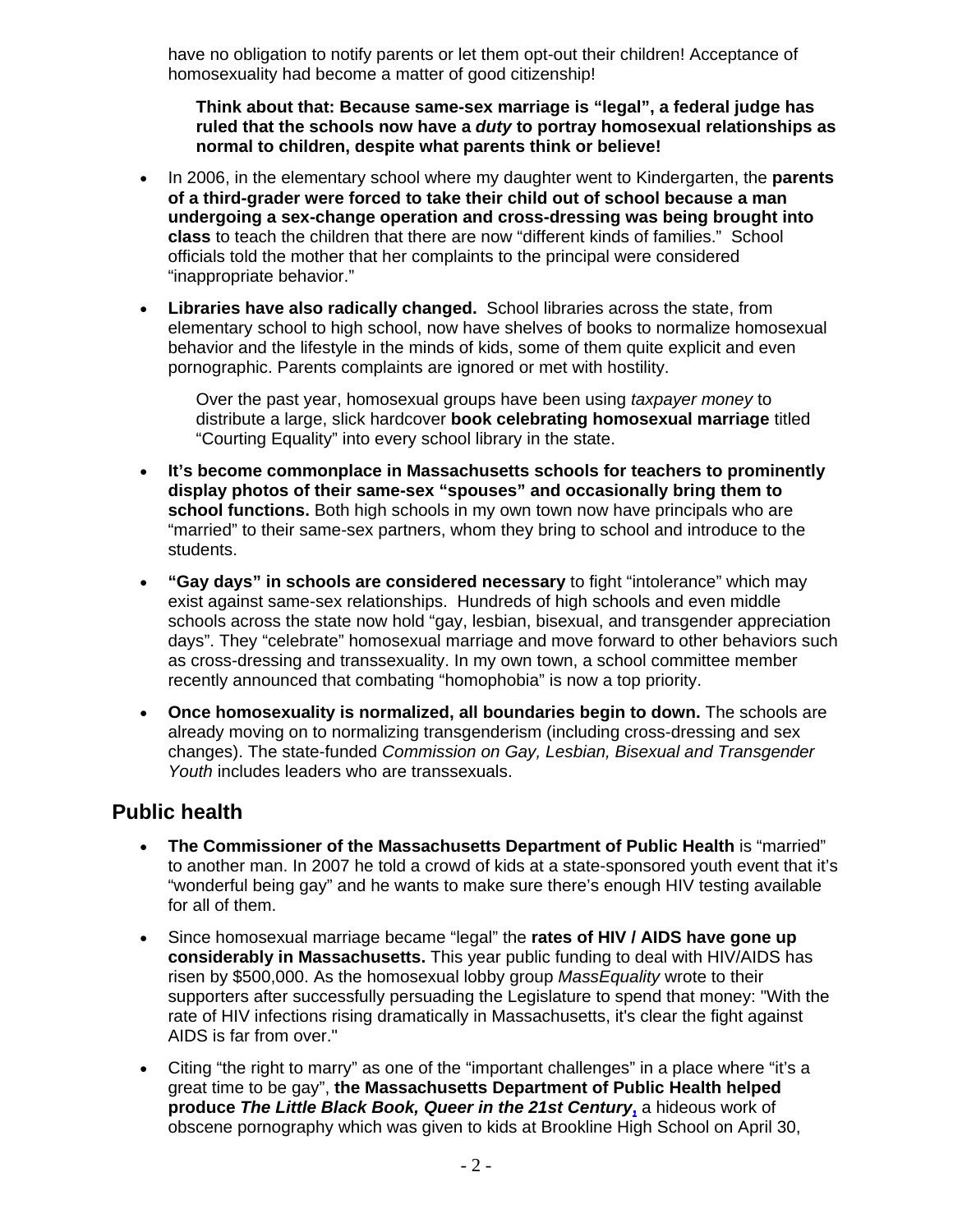2005. Among other things, it gives "tips" to boys on how to perform oral sex on other males, masturbate other males, and how to "safely" have someone urinate on you for sexual pleasure. It also included a directory of bars in Boston where young men meet for anonymous sex.

#### **Domestic violence**

• Given the extreme dysfunctional nature of homosexual relationships, the Massachusetts Legislature has felt the need to **spend more money every year to deal with skyrocketing homosexual domestic violence.** This year \$350,000 was budgeted, up \$100,000 from last year.

## **Business**

- **All insurance in Massachusetts** must now recognize same-sex "married" couples in their coverage. This includes auto insurance, health insurance, life insurance, etc.
- Businesses must recognize same-sex "married" couples in **all their benefits, activities, etc.,** regarding both employees and customers.
- **The wedding industry is required serve the homosexual community** if requested. Wedding photographers, halls, caterers, etc., must do same-sex marriages or be arrested for discrimination.
- **Businesses are often "tested" for tolerance by homosexual activists.** Groups of homosexual activists often go into restaurants or bars and publicly kiss and fondle each other to test whether the establishment demonstrates sufficient "equality" — now that homosexual marriage is "legal". In fact, more and more overt displays of homosexual affection are seen in public places across the state to reinforce "marriage equality".

### **Legal profession**

- **The Massachusetts Bar Exam now tests lawyers on their knowledge of same-sex "marriage" issues.** In 2007, a Boston man, Stephen Dunne, failed the Massachusetts bar exam because he refused to answer the questions in it about homosexual marriage.
- Issues regarding homosexual "families" are now firmly entrenched in the Massachusetts legal system. In many firms, lawyers in Massachusetts practicing family law **must now attend seminars on homosexual "marriage".** There are also now several homosexual judges overseeing the Massachusetts family courts.

### **Adoption of children to homosexual "married" couples**

- **Homosexual "married" couples can now demand to be able to adopt children** the same as normal couples. *Catholic Charities* decided to abandon handling adoptions rather submit to regulations requiring them to allow homosexuals to adopt the children in their care.
- **In 2006 the Massachusetts Department of Social Services (DSS) honored two men "married" to each other as their "Parents of the Year".** The men already adopted a baby through DSS (against the wishes of the baby's birth parents). According to news reports, the day after that adoption was final DSS approached the men about adopting a second child. Homosexuals now appear to be put in line for adopting children ahead of heterosexual parents by state agencies in Massachusetts.